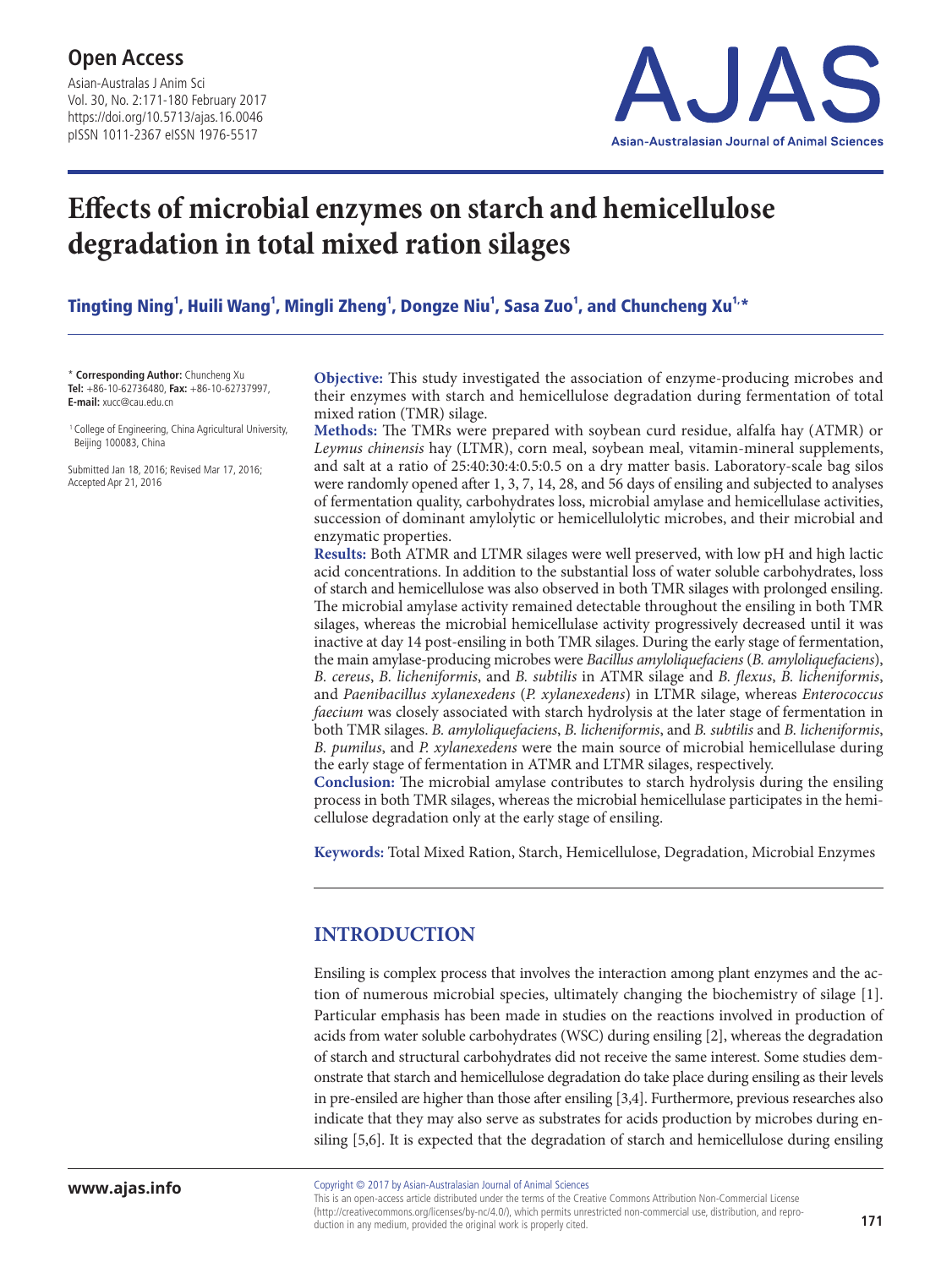# **AJAS**

could be a combined action of plant and microbial enzymes under the acidic conditions [3,7]; however, the mechanisms associated with starch and hemicellulose degradation during ensiling have not been fully elucidated.

In recent years, total mixed ration (TMR) silage has been widely applied to feeding dairy cows. There is an increasing practice to ensile moist and perishable agricultural and food by-products with dry feeds as TMR silage [8,9]. To date, however, little information is available about TMR silage, particularly regarding the extents and causes of starch and hemicellulose degradation in TMR silage during ensiling. To reveal the dynamics and mechanisms underlying the starch and hemicellulose loss with prolonged ensiling of TMR silage, TMR formulated mainly with soybean curd residue and two different roughages of alfalfa hay and *Leymus chinensis* hay were subjected to a series time of fermentation in this study. The loss of carbohydrates, microbial enzyme activities, succession of dominant amylolytic or hemicellulolytic microbes during ensiling as well as the microbial and enzymatic properties were investigated to clarify the main enzyme producing microbes and the roles of their enzymes in starch and hemicellulose degradation during fermentation of TMR silages.

## **MATERIALS AND METHODS**

#### **Preparation of total mixed ration silages**

As shown in Table 1, soybean curd residue was mixed thoroughly with hays and other dry feeds to produce two types of TMR, TMR formulated with alfalfa hay (ATMR), and TMR formulated with *Leymus chinensis* (LTMR), respectively. The soybean curd residue was obtained from a local food factory in Beijing and used within the day of production. The two types of hay were chopped to a length of 1 to 2 cm prior to conducting the experiment. Approximately 200 g well-mixed TMR was placed into a plastic film bag (Hiryu KN type, 200×300 mm; Asahikasei, Tokyo, Japan) and the air was removed by sealing with an automatic vacuum sealer (R-320; Beijing Rishang Co., Beijing, China). A total 18 bags per treatment were stored in a room with temperature maintained between 27°C and 31°C and

|  |  |  | Table 1. Ingredient proportions of TMRs and chemical composition of TMR ingredients |  |  |  |  |  |  |
|--|--|--|-------------------------------------------------------------------------------------|--|--|--|--|--|--|
|--|--|--|-------------------------------------------------------------------------------------|--|--|--|--|--|--|

triplicate bags from each treatment were randomly opened after 1, 3, 7, 14, 28, and 56 days of ensiling for laboratory analysis.

#### **Chemical analysis and microbial enumeration**

Non-fermented ATMR and LTMR samples were collected immediately after thorough mixing, and silage samples were collected at the time of silo opening. The dry matter (DM) content was determined by freeze drying and the DM losses were assessed by differences in weight and DM content. The crude protein (CP) was analyzed according to the method 976.05 of the AOAC [10]. The acid detergent fiber (ADF) and neutral detergent fiber (aNDF) were measured using the method of Van Soest et al. [11]. Hemicellulose was estimated by subtracting the ADF value from the aNDF value. The WSC and starch contents were determined by the method described by Owens et al. [12]. To measure fermentation qualities, 10 g wet samples were homogenized with 90 mL sterilized distilled water at 4°C, and then filtered through four layers of cheesecloth. The filtrates were used for determining pH, ammonia nitrogen ( $NH<sub>3</sub>-N$ ), and organic acids. The pH was measured using a glass electrode pH meter (S20K, Mettler Toledo, Greifensee, Switzerland), and the  $NH<sub>3</sub>$ -N content was measured according to the phenol-hypochlorite reaction method of Broderick and Kang [13]. The organic acids concentrations were determined by high performance liquid chromatography (LC-10A, SHIMADZE, Kyoto, Japan). The silage filtrates were centrifuged at 10,000×*g* for 5 min at 4°C, passed through a 0.45 µm filter under pressure, and then injected into the high performance liquid chromatography system. The analytical conditions were as follows: column, ShodexRspak KC-811S-DVB gel column 300×8 mm; oven temperature, 50°C; mobile phase, 3 mmol HClO4, 1.0 mL/min; detector, SPD-M10AVP (SHIMADZE, Kyoto, Japan).

Populations of microorganisms were measured through the spread-plate count method. Lactic acid bacteria (LAB) were counted on de Man, Rogosa, and Sharpe (MRS) agar prepared using MRS broth (Difco, Detroit, MI, USA) with 1.6% agar, after incubation in an anaerobic incubator at 37°C for 48 h. Aerobic bacteria were determined on nutrient agar (Nissui,

|                      |             | Proportion (g/kg DM) |     |           |            | <b>Chemical composition (g/kg DM)</b> |      |            |
|----------------------|-------------|----------------------|-----|-----------|------------|---------------------------------------|------|------------|
| Ingredients          | <b>ATMR</b> | <b>LTMR</b>          | DM  | <b>CP</b> | <b>WSC</b> | <b>Starch</b>                         | aNDF | <b>ADF</b> |
| Soybean curd residue | 250         | 250                  | 187 | 25'       | 192        | 188                                   | 325  | 210        |
| Alfalfa hay          | 400         | -                    | 912 | 166       | 68         | 45                                    | 476  | 367        |
| Leymus chinensis hay |             | 400                  | 923 | 92        | 82         | 52                                    | 564  | 325        |
| Corn meal            | 300         | 300                  | 892 | 89        | 114        | 750                                   | 105  | 32         |
| Soybean meal         | 40          | 40                   | 898 | 430       | 30         | 70                                    | 132  | 96         |
| VMS <sup>1</sup>     |             |                      | 908 | 125       | 120        | 580                                   | 150  | 63         |
| Salt                 |             |                      | ۰   |           |            |                                       |      |            |

TMR, total mixed ration; DM, dry matter; ATMR, total mixed ration prepared with alfalfa hay; LTMR, total mixed ration prepared with Leymus chinensis hay; CP, crude protein; WSC, water soluble carbohydrates; aNDF, neutral detergent fiber; ADF, acid detergent fiber; VMS, vitamin-mineral supplement.

<sup>1)</sup> VMS is a commercial product (Longde feed, Hebei, China) containing 12 g/kg Zn, 10 g/kg Mn, 5 g/kg Fe, 2 g/kg Cu, a minimum of 5,000 IU of vitamin A/g, 600 IU of vitamin D/g.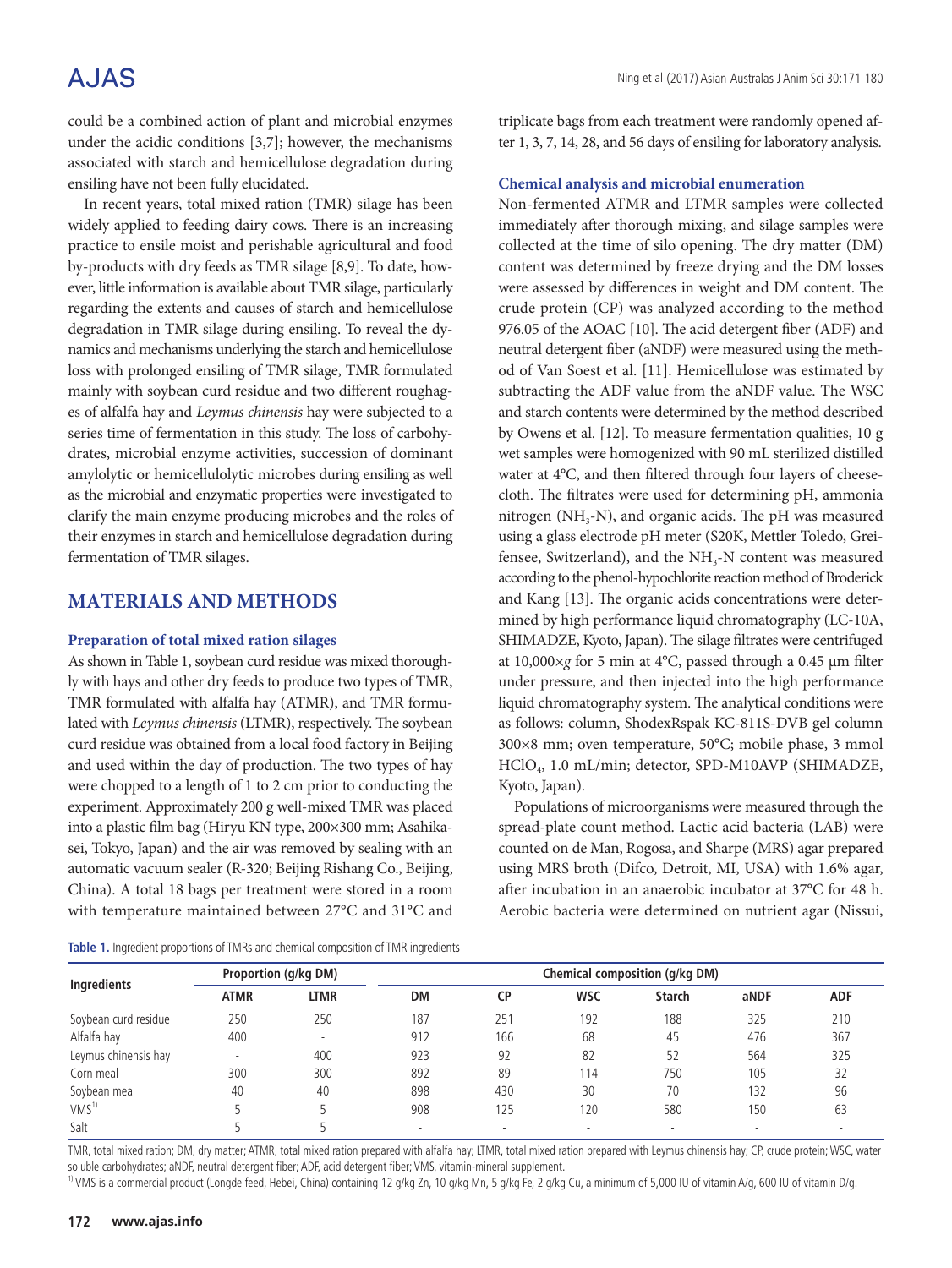Tokyo, Japan), whereas enterobacteria were enumerated on blue light broth (Nissui, Japan) with additional 1.6% agar, after incubation at 30°C for 48 h. Molds and yeasts were counted on potato dextrose agar (Nissui, Japan) incubated at 28°C for 72 h, and yeasts were distinguished from molds by colony appearance and observation of cell morphology. The colonies were counted from the plates at appropriate dilutions, and the number was expressed as colony forming units (cfu) per gram of fresh matter (FM).

#### **Enzyme assays**

Wet samples (5 g) were homogenized in 20 mL sterilized distilled water, and then filtered through cheesecloth and centrifuged at 10,000×*g* for 5 min at 4°C. The supernatants were used as crude enzyme extracts for measuring the microbial enzyme activity in ATMR and LTMR silages during ensiling. Total amylase activity was determined using the method described by Rosés and Guerra [14] with the following modifications: diluted crude enzyme extract was mixed with 0.1 M citrate-phosphate buffer (pH 6.0) and 1.0% soluble starch (previously maintained at 40°C for 5 min) and determined the reducing sugars after 10 min of incubation at 40°C using the dinitrosalicylic acid (DNS) method [15]. One unit of amylase activity was defined as the amount of enzyme required to release 1 µg of maltose equivalents per minute under the assay conditions Hemicellulase activity was determined by measuring the release of reducing sugar from the substrate (1.0% xylan prepared with 0.1 M acetate buffer, pH 6.0) during the 60 min incubation at 40°C. One unit of hemicellulase activity was defined as the amount of enzyme releasing 1 µg of xylose equivalents per minute under the assay conditions [16].

#### **Screening and identification of enzyme-producing microorganisms**

The following procedure was employed to screen and isolate amylolytic or hemicellulolytic microorganisms from TMR silages during ensiling. To release the microorganisms in samples, 10 g wet samples were homogenized in 90 mL sterilized distilled water, and serially diluted from  $10^{-1}$  to  $10^{-5}$  in sterilized water. Each dilution (50 µL) was evenly spread onto the modified nutrient agar and MRS agar to screen for enzyme-producing aerobic bacteria and LAB, respectively. The modified agar mediums were prepared according to the manufacturer's (Difco, USA) direction with the exception that beef extract and glucose were replaced with soluble starch or hemicellulose as the sole carbon source to screen for amylolytic or hemicellulolytic microorganisms, respectively [17]. After cultivation under recommended conditions, strains with a clear halo around the colony were isolated and purified by repeated streaking and checked for homogeneous morphology. The purified isolates were conserved in 20% glycerol at –80°C for further analysis.

To identify the species of the purified isolates, polymerase

# A.JAS

chain reaction (PCR) was carried out to amplify the complete 16S rRNA gene sequence with the forward primer 27f (5′-AG AGTTTGATCCTGGCTCAG-3′) and the reverse primer 1492r (5′-GGTTACCTTGTTACGACTT-3′) [18]. The PCR procedure was performed as described by Hu et al. [9]. The PCR products were separated by gel electrophoresis on a 1.0% agarose gel, detected by Gold View (Solarbio, Beijing, China) according to the manufacturer's instructions and photographed under UV light with a charge-coupled device camera. Sequencing was carried out by Shanghai Sunny Biotechnology Co., Ltd. (Shanghai, China), and then the sequences were analyzed using BLASTN online tool (http:/blast.ncbi.nlm.nih.gov/ Blast.cgi). The 16S rRNA gene sequences of isolates and sequences from the type strains held in GenBank were aligned with program CLUSTAL W [19]. Phylogenetic tree was constructed from the evolutionary distance data that were calculated from Kimura's two-parameter model [20] using the neighbor-joining method [21]. Bootstrap analyses were performed on 1,000 random resamplings. Evolutionary analyses were conducted in MEGA6 [22]. The nucleotide sequences for the 16S rRNA gene described in this paper were deposited in the NCBI GenBank data library under accession numbers KU239970 to KU239983.

#### **Analysis of microbial and enzymatic properties**

The pure cultures were cultivated at proper temperature (30°C and 37°C for aerobic bacteria and LAB, respectively) for 24 h and then inoculated into liquid fermentation mediums. After 48 h of cultivation at their corresponding temperatures with shaking at 160 rpm, the effects of pH on the enzyme activity in the supernatant was determined using the method as described above and buffers with pH in the range between 4.0 and 7.0. Survival and growth of pure cultures under anaerobic conditions were performed using the method described by Liu et al. [23]. Growth of purified aerobic bacteria and LAB was assessed at pH from 4.0 to 7.0 in nutrient broth (Difco, USA) and MRS broth after incubation at 30°C and 37°C for 3 d, respectively.

#### **Statistical analysis**

Statistical analysis was performed using the general linear model procedure of IBM SPSS Statistics for Windows (Version 20.0; IBM Co., Armonk, NY, USA). Data on fermentation qualities, microbial counts, chemical compositions, ensiling losses and microbial enzyme activities were subjected to twoway analysis of variance, with the fixed effects of days of ensiling, type of TMR (ATMR vs LTMR), and the interactions between days of ensiling and type of TMR. Significance was defined at a 0.05 probability level.

### **RESULTS**

**Fermentation quality and microbial components during**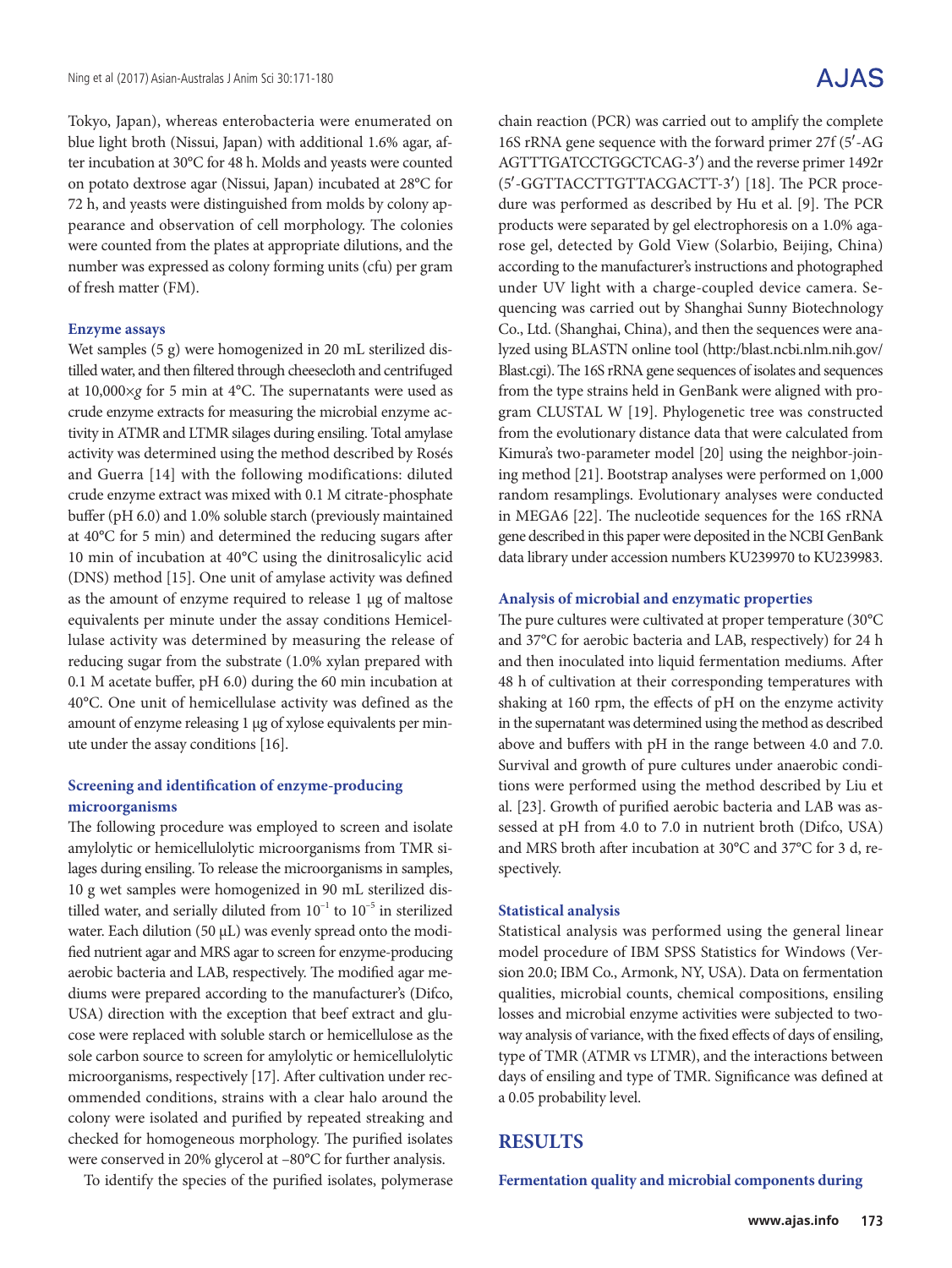# A.JAS

**Table 2.** Changes in fermentation quality and microbial components during ensiling of ATMR and LTMR silages

|                                             |           |           |               | <b>ATMR</b> |           |           |           |           | <b>LTMR</b> |           |           |           |           |           |                          |       | $p$ -value <sup>1)</sup> |              |
|---------------------------------------------|-----------|-----------|---------------|-------------|-----------|-----------|-----------|-----------|-------------|-----------|-----------|-----------|-----------|-----------|--------------------------|-------|--------------------------|--------------|
| <b>Parameters</b>                           | 0         |           | 3             |             | 14        | 28        | 56        | 0         |             | 3         |           | 14        | 28        | 56        | <b>SEM</b>               | D     |                          | $D \times T$ |
| Fermentation quality                        |           |           |               |             |           |           |           |           |             |           |           |           |           |           |                          |       |                          |              |
| рH                                          | 5.89      | 4.86      | 4.82          | 4.44        | 4.15      | 4.14      | 4.06      | 6.39      | 5.14        | 5.07      | 4.40      | 4.16      | 4.05      | 4.03      | 0.11                     | $* *$ | $***$                    | $**$         |
| Lactic acid (g/kg DM)                       | 7.04      | 44.4      | 49.0          | 58.7        | 66.       | 68.5      | 71.9      | 5.27      | 38.7        | 47.2      | 60.7      | 68.4      | 72.5      | 75.6      | 3.42                     | $* *$ | $\star$                  | $**$         |
| Acetic acid (g/kg DM)                       | 2.43      | 5.96      | 6.32          | .49         | 8.98      | 9.19      | 10.1      | 1.92      | 5.05        | 5.82      | 7.10      | 8.07      | 8.47      | 8.96      | 0.37                     | $* *$ | $***$                    | <b>NS</b>    |
| $NH3-N$ (g/kg TN)                           | 3.60      | 10.2      | 14.1          |             | 25.0      | 30.3      | 36.4      | 3.28      | 13.0        | 16.0      | 19.1      | 22.7      | 28.7      | 31.       | . 55                     | $* *$ | $\star$                  | $**$         |
| Microbial components ( $log_{10}$ cfu/g FM) |           |           |               |             |           |           |           |           |             |           |           |           |           |           |                          |       |                          |              |
| LAB                                         | 6.62      | 8.52      | 8.65          | 8.33        | 8.30      | '.83      | 7.12      | 6.68      | 8.79        | 8.87      | 9.00      | 8.59      | 8.24      | 7.05      | 0.13                     | $* *$ | $**$                     |              |
| Aerobic bacteria                            | 6.44      | 6.09      | $5.1^{\circ}$ | 4.7         | 4.35      | 4.18      | 4.15      | 6.80      | 6.18        | .58       | 5.02      | 4.41      | 4.24      | 4.32      | 0.14                     | $* *$ | $**$                     |              |
| Enterobacteria                              | 5.79      | 4.61      | 3.20          | $ND^2$      | <b>ND</b> | <b>ND</b> | <b>ND</b> | 5.68      | 5.09        | 3.00      | <b>ND</b> | <b>ND</b> | <b>ND</b> | <b>ND</b> | 0.20                     | $* *$ | <b>NS</b>                | $\star$      |
| Yeasts                                      | 5.74      | 4.54      | 3.84          | 3.18        | <b>ND</b> | <b>ND</b> | <b>ND</b> | 5.88      | 4.76        | 3.93      | 3.24      | <b>ND</b> | <b>ND</b> | <b>ND</b> | 0.19                     | $* *$ | $**$                     | $**$         |
| Molds                                       | <b>ND</b> | <b>ND</b> | <b>ND</b>     | ND          | <b>ND</b> | ND        | <b>ND</b> | <b>ND</b> | <b>ND</b>   | <b>ND</b> | <b>ND</b> | <b>ND</b> | <b>ND</b> | <b>ND</b> | $\overline{\phantom{a}}$ |       |                          |              |

ATMR, total mixed ration prepared with alfalfa hay; LTMR, total mixed ration prepared with Leymus chinensis hay; SEM, standard error of mean; DM, dry matter; NS, not significant; NH3-N, ammonia-N; TN, total nitrogen; FM, fresh matter; LAB, lactic acid bacteria.

Data are presented as means of three replicates.

<sup>1)</sup> D, effect of days of ensiling; T, effect of type of TMR; D × T, interaction between days of ensiling and type of TMR. \*\* p < 0.001; \* p < 0.05.

<sup>2)</sup> ND, not detected. Microbial counts below the detection level is assigned a value corresponding to half of the detection limit (2.40, i.e., log<sub>10</sub> 250 cfu/g), numerically for statistical analysis.

#### **ensiling**

Both ATMR and LTMR silages were well preserved, with low pH and NH<sub>3</sub>-N concentration, and high concentration of lactic acid (Table 2). The days of ensiling influenced ( $p$ <0.05) all the fermentation characteristics and microbial parameters, whereas the type of TMR affected (p<0.05) most of the studied parameters except the enterobacteria population. The interaction between days of ensiling and type of TMR significantly affected ( $p$ <0.05) pH, lactic acid and NH<sub>3</sub>-N concentrations, and microbial parameters. The pH of the non-fermented ATMR and LTMR was 5.89 and 6.39, respectively, and it was reduced to below 4.2 after 14 d of fermentation. Concentrations of lactic and acetic acids increased throughout the ensiling period. Changes in  $NH<sub>3</sub>-N$  concentration during ensiling showed a similar trend to that observed for acids; it increased as the ensiling process progressed in both TMR silages. The epiphytic LAB populations in both TMRs were above  $10^6$  cfu/g FM, and peaking to 10<sup>8</sup> cfu/g FM at day 3 post-ensiling for ATMR silage and 10<sup>9</sup> cfu/g FM at day 7 post-ensiling for LTMR silage. The

**Table 3.** Changes in chemical composition during ensiling of ATMR and LTMR silages

number of aerobic bacteria in both TMR silages declined gradually during the ensiling process and remained at  $10^4$  cfu/g FM after 56 d of fermentation, whereas the enterobacteria were below detectable levels after 7 d of fermentation in both TMR silages. Yeasts population decreased as ensiling advanced and became undetected after 14 d of ensiling, while no molds were detected throughout the ensiling periods in both TMR silages.

#### **Chemical composition and losses during ensiling**

The initial WSC and starch content of ATMR were similar to the values observed in LTMR, whereas the initial hemicellulose content was higher in LTMR than in ATMR (Table 3). Significant decline (p<0.05) was detected in chemical components, with the exception of the CP content, which showed an increase  $(p<0.05)$  during ensiling in both TMR silages. The aNDF and ADF contents showed significant interaction  $(p<0.05)$ between days of ensiling and type of TMR. The DM and carbohydrates losses were affected (p<0.05) by both the days of

|                         | <b>ATMR</b> |       |      |      |      |      |      | <b>LTMR</b> |      |      |                 |      |      |      |            |       | p-value <sup>1</sup> |              |  |
|-------------------------|-------------|-------|------|------|------|------|------|-------------|------|------|-----------------|------|------|------|------------|-------|----------------------|--------------|--|
| <b>Parameters</b>       | 0           |       |      |      | 14   | 28   | 56   |             |      |      |                 | 14   | 28   | 56   | <b>SEM</b> |       |                      | $D \times T$ |  |
| DM(q/kg FM)             | 462         | 460   | 459  | 457  | 456  | 455  | 453  | 449         | 448  | 448  | 446             | 445  | 443  | 442  | 1.05       | $* *$ | $***$                | NS           |  |
| $CP$ (g/kg DM)          | 174         | 173   | -73  | 174  | 75   | 176  | 178  | 143         | 143  | 144  | 144             | 146  | 146  | 148  | 2.33       | $* *$ | $***$                | NS.          |  |
| WSC (g/kg DM)           |             | (2.7) | 66.3 | 57.3 | 52.  | 50.8 | 49.3 |             | 81.4 | 72.2 | 63.2            | 60.5 | 57.6 | 55.8 | 2.86       | $* *$ | $***$                | NS           |  |
| Starch (g/kg DM)        | 296         | 258   | 251  | 247  | 245  | 244  | 244  | 298         | 274  | 264  | 26 <sup>′</sup> | 258  | 257  | 256  | 2.68       | $* *$ | $***$                | NS.          |  |
| aNDF (g/kg DM)          | 309         | 303   | 296  | 293  | 290  | 287  | 285  | 344         | 334  | 323  | 315             | 307  | 302  | 295  | 2.73       | $***$ | $***$                | $\star$      |  |
| ADF (g/kg DM)           | 213         | 210   | 208  | 206  | 205  | 205  | 206  | 196         | 194  | 188  | 184             | 182  | 180  | 178  | 88.        | $**$  | $**$                 | $\star$      |  |
| Hemicellulose (g/kg DM) | 95.2        | 92.5  | 88.5 | 86.6 | 84.7 | 82.2 | 79.2 | 148         | 140  | 135  | 130             | 125  | 122  |      | 3.75       | $***$ | $***$                | NS.          |  |

ATMR, total mixed ration prepared with alfalfa hay; LTMR, total mixed ration prepared with Leymus chinensis hay; SEM, standard error of mean; DM, dry matter; FM, fresh matter; NS, not significant; CP, crude protein; WSC, water soluble carbohydrates; aNDF, neutral detergent fiber; ADF, acid detergent fiber.

Data are presented as means of three replicates.

<sup>1)</sup> D, effect of days of ensiling; T, effect of type of TMR; D × T, interaction between days of ensiling and type of TMR; \*\* p < 0.001; \* p < 0.05.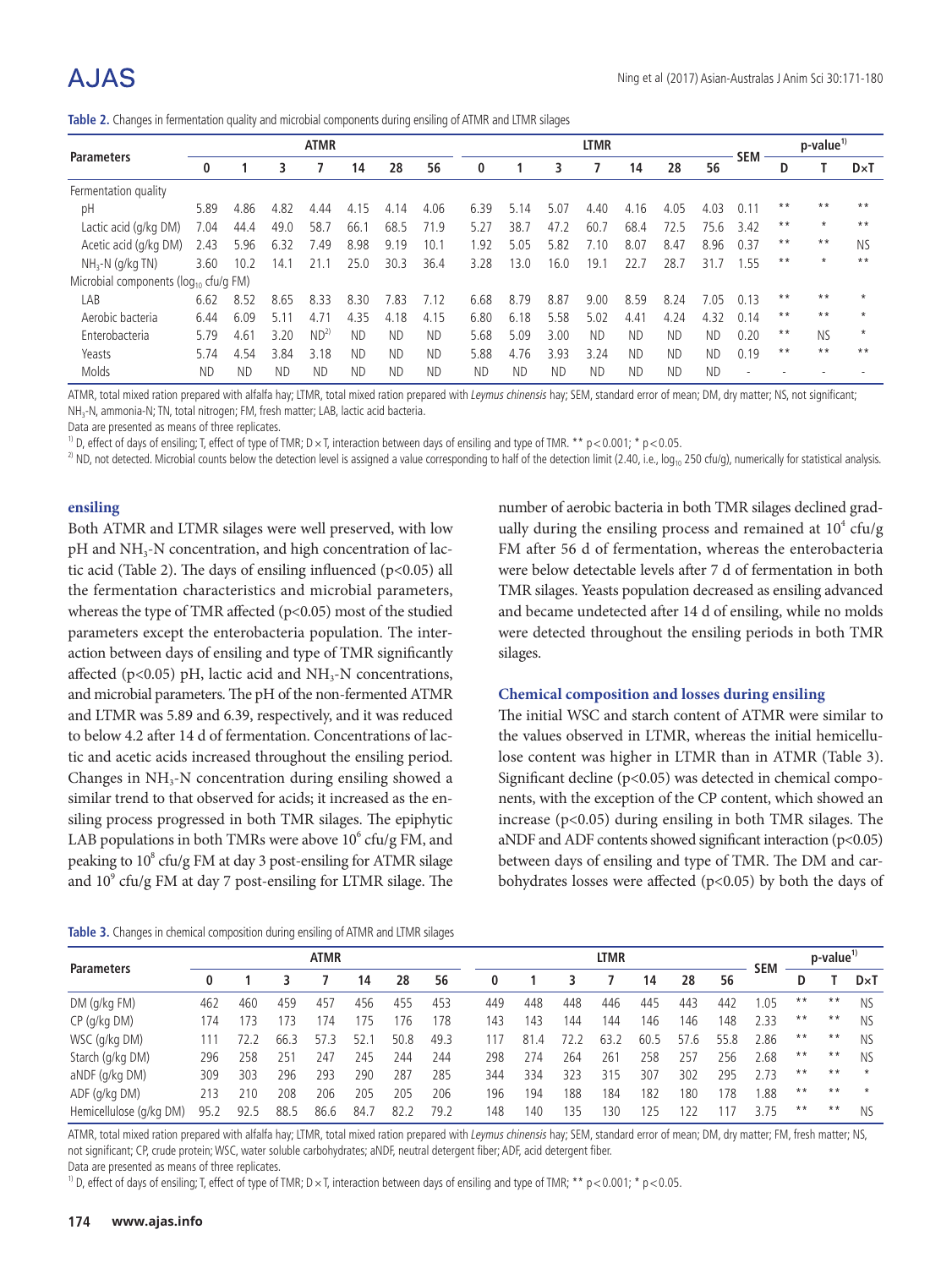**Table 4.** Losses of dry matter and carbohydrates during ensiling of ATMR and LTMR silages

|                   | <b>ATMR</b> |      |      |      |      |      |      | <b>LTMR</b> |      |      |      |      |            |       | p-value |              |
|-------------------|-------------|------|------|------|------|------|------|-------------|------|------|------|------|------------|-------|---------|--------------|
| <b>Parameters</b> |             |      |      | 14   | 28   | 56   |      |             |      | 14   | 28   | 56   | <b>SEM</b> |       |         | $D \times T$ |
| DM(%)             | 0.50        | J.88 | 1.29 | .88  | 2.59 | 3.70 | 0.29 | 0.42        | .05  | .71  | 2.49 | 3.39 | 0.19       | $* *$ | $***$   | <b>NS</b>    |
| WSC (%)           | 35.5        | 40.8 | 49.  | 54.0 | 55.5 | 57.3 | 30.4 | 38.3        | 46.3 | 48.9 | 51.8 | 53.7 | .46        | $***$ | $***$   | <b>NS</b>    |
| Starch (%)        | 13.2        | 15.9 | 17.8 | 18.6 | 19.5 | 20.5 | 8.18 | 11.7        | 13.2 | 14.8 | 16.0 | 17.  | 0.62       | $* *$ | $***$   | <b>NS</b>    |
| Hemicellulose (%) | 3.35        | .86  | 10.  | 12.7 | 15.9 | 19.9 | 5.38 | 8.82        | 12.6 | 16.7 | 19.2 | 235  | .02        | $***$ | $***$   | <b>NS</b>    |

ATMR, total mixed ration prepared with alfalfa hay; LTMR, total mixed ration prepared with Leymus chinensis hay; SEM, standard error of mean; DM, dry matter; NS, not significant; WSC, water soluble carbohydrates.

Data are presented as means of three replicates.

<sup>1)</sup> D, effect of days of ensiling; T, effect of type of TMR;  $D \times T$ , interaction between days of ensiling and type of TMR; \*\*  $p < 0.001$ .

ensiling and type of TMR (Table 4). The DM losses gradually increased as the ensiling advanced and appeared highest after 56 d of ensiling in both TMR silages. Approximately 57% and 54% of WSC were lost in ATMR and LTMR silages, respectively, after 56 d of ensiling, and the greatest quantity was lost during the first day of fermentation. The starch and hemicellulose losses for both TMR silages also increased with prolonged ensiling time. Higher losses of DM, WSC, and starch, but lower hemicellulose losses were obtained in ATMR silage compared to LTMR silage during the same ensiling period.

#### **Microbial amylase and hemicellulase activities during ensiling**

Dynamic changes in microbial amylase and hemicellulase activities in ATMR and LTMR silages during ensiling are shown in Figure 1. The microbial amylase activity declined rapidly (p<0.05) during the initial 7 d of fermentation in both TMR silages. It remained at 25% and 43% of its original amylase activity in ATMR and LTMR silages, respectively, after 56 d of fermentation, whereas the hemicellulase activity progressively decreased until it was inactive at day 14 post-ensiling in both TMR silages. Compared between the two TMR silages, higher

( $p$ <0.05) amylase activity but lower ( $p$ <0.05) hemicellulose activity was observed in ATMR silages.

#### **Isolation, identification, and characterization of amylolytic and hemicellulolytic microbes during ensiling**

A total of 62 and 80 enzyme-producing strains were isolated from ATMR and LTMR silages, respectively. The isolates were identified as eight species, showing more than 99% similarity in the 16S rRNA gene sequences with each corresponding type strains (Table 5). In total, five strain groups (A1 to A5) were isolated from ATMR (silages) and five strain groups (L1 to L5) from LTMR (silages). As shown in Table 5 and Figure 2, strain groups A1, A3/L2, A4, and L4 were placed in clusters of *Bacillus amyloliquefaciens* (*B. amyloliquefaciens*), *B. licheniformis*, *B. subtilis*, and *Paenibacillus xylanexedens* (*P. xylanexedens*), respectively, having both amylase and hemicellulase activity. Strain groups A2, L1, and A5/L5 were placed in clusters of *B. cereus*, *B. flexus*, and *Enterococcus faecium* (*E. faecium*), respectively, producing only amylase. Strain group L3 was clearly assigned to the specie *B. pumilus*, having hemicellulase activity alone. Strain groups A1, A2, L1, A3/L2, L3, A4, and L4 were detectable throughout the ensiling periods, whereas strain



**Figure 1.** Changes in microbial amylase and hemicellulase activities during ensiling of ATMR (◆) and LTMR (■) silages. ATMR, total mixed ration prepared with alfalfa hay; LTMR, total mixed ration prepared with Leymus chinensis hay.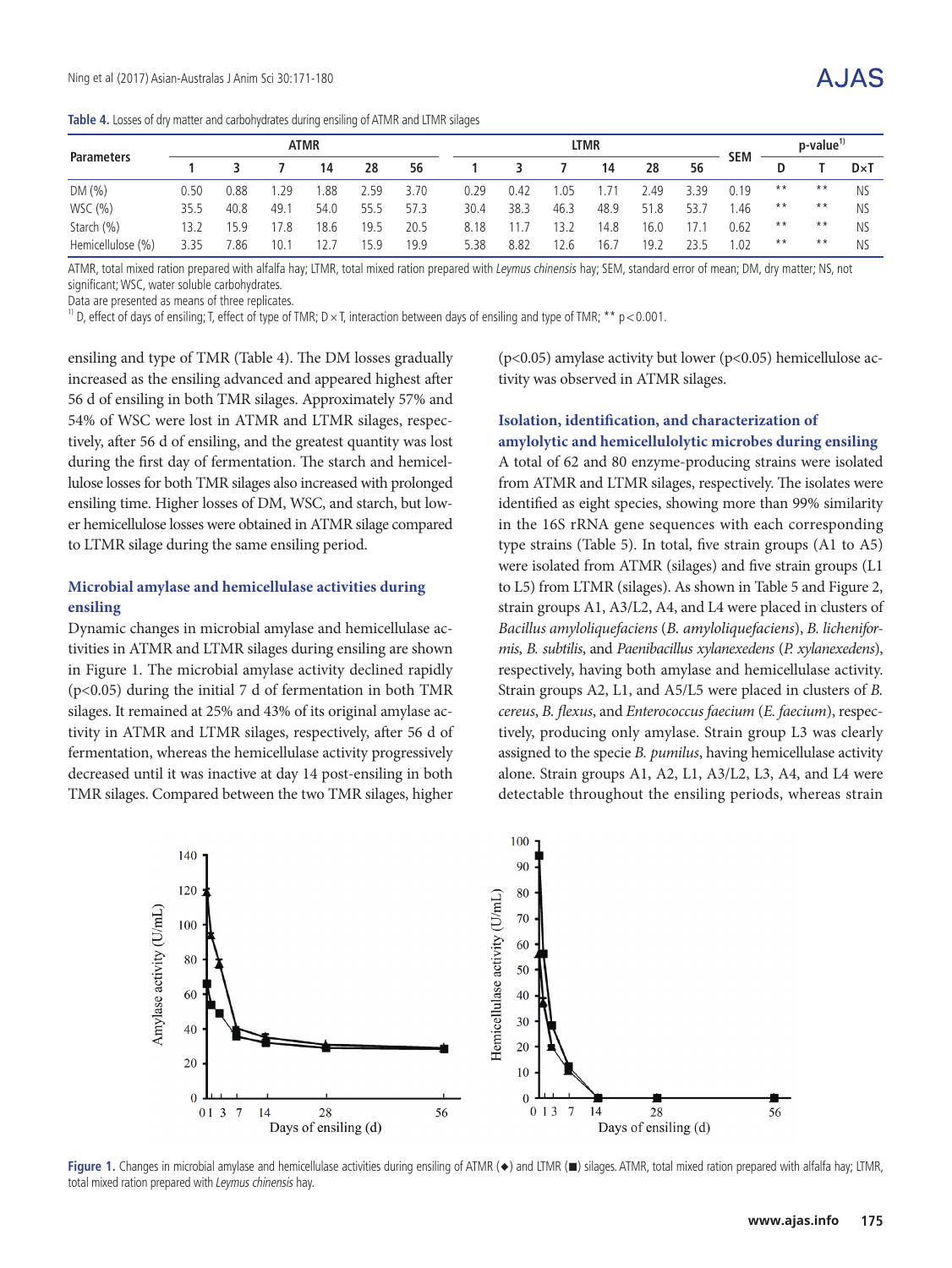# $A. IAS$

| Table 5. Amylolytic and hemicellulolytic microbes isolated from ATMR and LTMR silages |  |
|---------------------------------------------------------------------------------------|--|
|---------------------------------------------------------------------------------------|--|

| $Group^{1,2)}$      |                                                   | <b>Similarity</b> |        | Hemicellulase <sup>4)</sup> | Growth in <sup>5)</sup> | Growth at $pH^{6}$ |     |     |     |
|---------------------|---------------------------------------------------|-------------------|--------|-----------------------------|-------------------------|--------------------|-----|-----|-----|
|                     | Type strain (accession no.)                       | (%)               |        |                             | Aerobic Anaerobic       | 4.0                | 4.5 | 5.0 | 7.0 |
| A1                  | Bacillus amyloliquefaciens NBRC 15535T (AB255669) | 99.8-99.9         | $^{+}$ |                             |                         |                    | W   |     |     |
| A2                  | Bacillus cereus NBRC 15305T (AB271745)            | 99.9-100          |        |                             |                         |                    | W   |     |     |
| $\lfloor 1$         | Bacillus flexus NBRC 15715T (AB680944)            | 99.8              |        |                             |                         |                    |     |     |     |
| A3/L2               | Bacillus licheniformis NBRC 12200T (AB680255)     | 99.4-99.8         |        |                             |                         |                    |     |     |     |
| L <sub>3</sub>      | Bacillus pumilus NBRC 12092T (AB271753)           | 99.9              |        |                             |                         |                    |     |     |     |
| A4                  | Bacillus subtilis DSM 10T (AJ276351)              | 99.9-100          |        |                             |                         |                    | W   |     |     |
| $\lfloor 4 \rfloor$ | Paenibacillus xylanexedens B22aT (EU558281)       | 99.7              |        |                             |                         |                    | W   |     |     |
| A5/L5               | Entrococcus faecium ATCC 19434T (DQ411813)        | 99.8-99.9         |        |                             |                         |                    |     |     |     |

ATMR, total mixed ration prepared with alfalfa hay; LTMR, total mixed ration prepared with Leymus chinensis hay.

<sup>1)</sup> Groups A1-A5 were isolated from ATMR (silages) and Groups L1-L5 were isolated from LTMR (silages).

<sup>2)</sup> Groups A1-A4 and L1-L4 were detectable throughout the ensiling periods, whereas group A5/L5 was detected starting from day 7 post-ensiling until day 56 post-ensiling of fermentation.

 $3$ ), 4) +, positive; -, negative;  $5$ ), 6) +, normal growth; w, weak growth; -, no growth.

group A5/L5 was detected starting from day 7 post-ensiling until day 56 post-ensiling of fermentation. All the strain groups grew in aerobic conditions, and most of the strain groups, except for groups L1, L3, and A4, grew in anaerobic conditions



Figure 2. Phylogenetic tree showing the relative positions of isolated enzyme-producing strains and related species as inferred by the neighbor-joining method of complete 16S rRNA gene sequence. Bootstrap values for a total of 1,000 replicates are shown at the nodes of the tree. The bar indicates 0.5% sequence divergence. The GenBank accession no. of each type strain 16S rRNA gene is shown behind the type strain.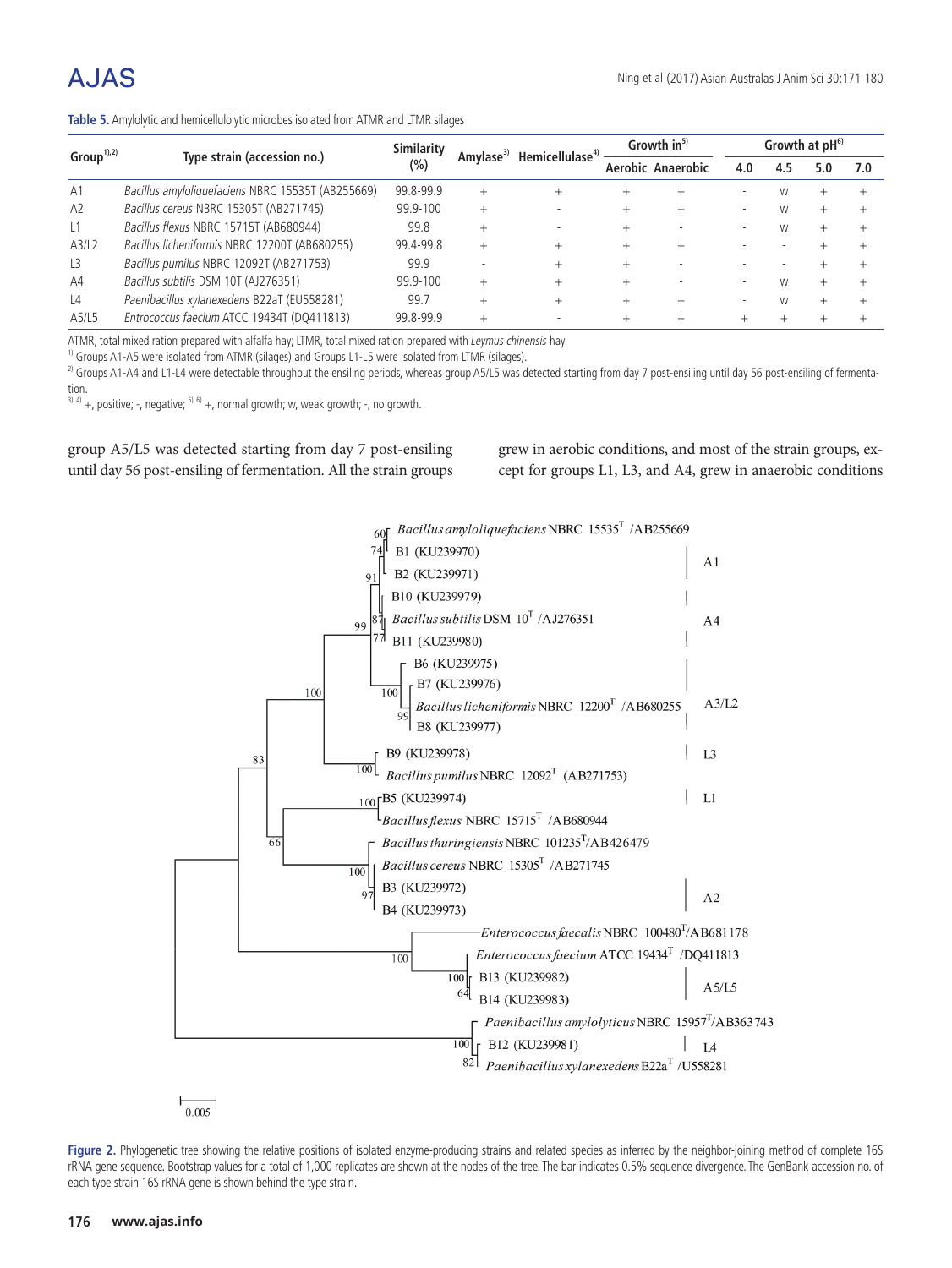as well. Stain groups A3/L2 and L3 did not grow at pH 4.5 and A1, A2, L1, A4, and L4 grew weakly at this pH. Strain group A5/L5 grew well at pH 4.0 and others did not.

The effects of pH on the amylase and hemicellulase activities of microbes isolated from ATMR and LTMR silages during ensiling are shown in Table 6. The amylase activities of strain groups A2, L1, A3/L2, A4, and L4 were optimal at pH 6.0, and more than 62% of their activity was retained between pH 5.0 and 7.0; the exception was strain group L1, which amylase activity declined sharply as pH below 6.0. The amylase produced by strain groups A1 and A5/L5 presented maximum activity at pH 7.0 and 5.0, respectively, and retained more than 56% of their activity within the pH range of 4.0 to 7.0. The optimum pH value for hemicellulase activity in all hemicellulolytic strain groups was 6.0. These strain groups maintained more than 54% of their hemicellulase activity at pH between 5.0 and 7.0, with the exception of strain group L3, which hemicellulase activity substantially decreased at pH below 6.0. Moreover, strain groups A1, A3/L2, and A4 displayed relatively higher amylase activities compared to other amylolytic strain groups, and strain group L3 showed the highest hemicellulase activity among the hemicellulolytic strain groups.

## **DISCUSSION**

In this study, although the initial pH and lactic acid concentration were different between ATMR and LTMR, which preumably caused by the different properties between alfalfa hay and *Leymus chinensis* hay, both TMR silages obtained good fermentation quality after 56 days of ensiling as indicated by the high concentration of lactic acid, low  $pH$  and  $NH<sub>3</sub>$ -N concentration, and the absence of butyric acid. Such results may be attributed to the high epiphytic LAB populations  $(10^6 \text{ cfu/g})$ FM) and sufficient WSC concentrations (111 and 117 g/kg DM) in the two types of TMR [24]. The differences in initial chemical and microbial compositions between ATMR and LTMR may

lead to different variation trends in some fermentation qualities, microbial and chemical compositions parameters between two types of TMR silages during ensiling, which could be responsible for the significant interactions between days of ensiling

and type of TMR observed in this study.

The efficient conservation of TMR silage with minimal losses during the storage period is important in providing ruminants with essential nutrients. In this study, the DM losses in both TMR silages during the ensiling period were small and within the acceptable range of 2% to 4% suggested by McDonald et al. [1]. WSC is the most critical in providing sufficient fermentable material for the production of high quality silages by LAB [2]. In this study, more than half of WSC were lost after 56 d of fermentation in both TMR silages, whereas the variations in WSC content could not explain the differences in acids production during ensiling. Similar results were obtained in our previous study on TMR silage formulated mainly with whole crop corn silage and other dry feeds [24], indicating that substances other than WSC are converted into acids during ensiling. In this study, besides the reduction in WSC content, loss of starch and hemicellulose was also observed in both TMR silages during ensiling. This finding is consistent with studies conducted by Melvin [5] and Yahaya et al. [6], which suggested that starch and hemicellulose could also serve as microbial substrates for the production of acids, thus contributing to the higher acids production than the loss in WSC content in both TMR silages.

It has been suggested that starch and hemicellulose can be degraded into some simple carbohydrates by plant and microbial enzymes under the acidic conditions [3,7]. As considering for the properties of TMR ingredients, the degradation of starch and hemicellulose during ensiling is probably the result of microbial enzyme mechanisms, since plant enzymes in soybean curd residue and other dry feedstuffs were inactivated during the high temperature processing or with extremely low moisture level. The detectable microbial amylase and hemicellulase

| <b>Table 6.</b> Effects of pH on the amylase and hemicellulase activities of microbes isolated from ATMR and LTMR silages |  |
|---------------------------------------------------------------------------------------------------------------------------|--|
|---------------------------------------------------------------------------------------------------------------------------|--|

| Group <sup>1</sup>  | <b>Species</b>             |                 |                 | Amylase activity $(U/mL)^{2)}$ |                 |                 | Hemicellulase activity $(U/mL)^{3}$ |                 |                 |  |  |  |  |
|---------------------|----------------------------|-----------------|-----------------|--------------------------------|-----------------|-----------------|-------------------------------------|-----------------|-----------------|--|--|--|--|
|                     |                            | pH4.0           | pH5.0           | pH6.0                          | pH7.0           | pH4.0           | pH5.0                               | pH6.0           | pH7.0           |  |  |  |  |
| A1                  | Bacillus amyloliquefaciens | $191 \pm 0.97$  | $255 + 4.35$    | $282 + 7.08$                   | $307 + 6.29$    | $26.0 + 0.10$   | $56.4 \pm 0.48$                     | $84.4 \pm 0.19$ | $65.6 \pm 2.61$ |  |  |  |  |
| A2                  | Bacillus cereus            | $12.6 \pm 0.45$ | $24.8 \pm 0.97$ | $31.4 \pm 1.42$                | $19.6 \pm 0.18$ |                 |                                     |                 |                 |  |  |  |  |
| $\lfloor 1 \rfloor$ | Bacillus flexus            | nd              | $6.77 \pm 0.18$ | $20.3 \pm 1.56$                | $13.5 \pm 0.24$ |                 |                                     |                 | ٠               |  |  |  |  |
| A3/L2               | Bacillus licheniformis     | $26.0 + 0.96$   | $82.8 + 2.89$   | $105 + 0.48$                   | $77.0 + 6.08$   | $11.1 \pm 0.61$ | $19.5 + 1.31$                       | $27.7 + 3.13$   | $17.8 + 0.61$   |  |  |  |  |
| L3                  | Bacillus pumilus           |                 |                 |                                |                 | $16.4 \pm 0.40$ | $91.9 + 2.42$                       | $249 \pm 4.74$  | $213 + 1.45$    |  |  |  |  |
| A4                  | Bacillus subtilis          | $88.6 \pm 5.77$ | $260 \pm 0.96$  | $309 \pm 8.66$                 | $225 + 4.43$    | $13.4 \pm 0.50$ | $22.0 + 1.49$                       | $23.8 \pm 0.81$ | $16.1 \pm 0.72$ |  |  |  |  |
| $\lfloor 4 \rfloor$ | Paenibacillus xylanexedens | $7.34 \pm 0.41$ | $18.1 \pm 1.47$ | $19.4 \pm 1.93$                | $17.7 + 0.97$   | $5.9 + 0.68$    | $21.3 + 0.77$                       | $30.7 + 0.82$   | $16.8 + 0.32$   |  |  |  |  |
| A5/L5               | Enterococcus faecium       | $31.0 \pm 1.01$ | $39.2 \pm 1.26$ | $27.6 \pm 1.37$                | $22.0 \pm 1.00$ |                 |                                     |                 |                 |  |  |  |  |

ATMR, total mixed ration prepared with alfalfa hay; LTMR, total mixed ration prepared with Leymus chinensis hay; nd, not detected.

Data are presented as means  $\pm$  standard deviation of three replicates.

<sup>1)</sup> Groups A1-A5 were isolated from ATMR (silages) and Groups L1-L5 were isolated from LTMR (silages).

<sup>2)</sup> One unit (U) of amylase activity was defined as the amount of enzyme required to release 1 µg of maltose equivalents per minute under incubation at pH6.0 and 40°C.

3) One unit (U) of hemicellulase activity was defined as the amount of enzyme required to release 1 µg of xylose equivalents per minute under incubation at pH6.0 and 40°C.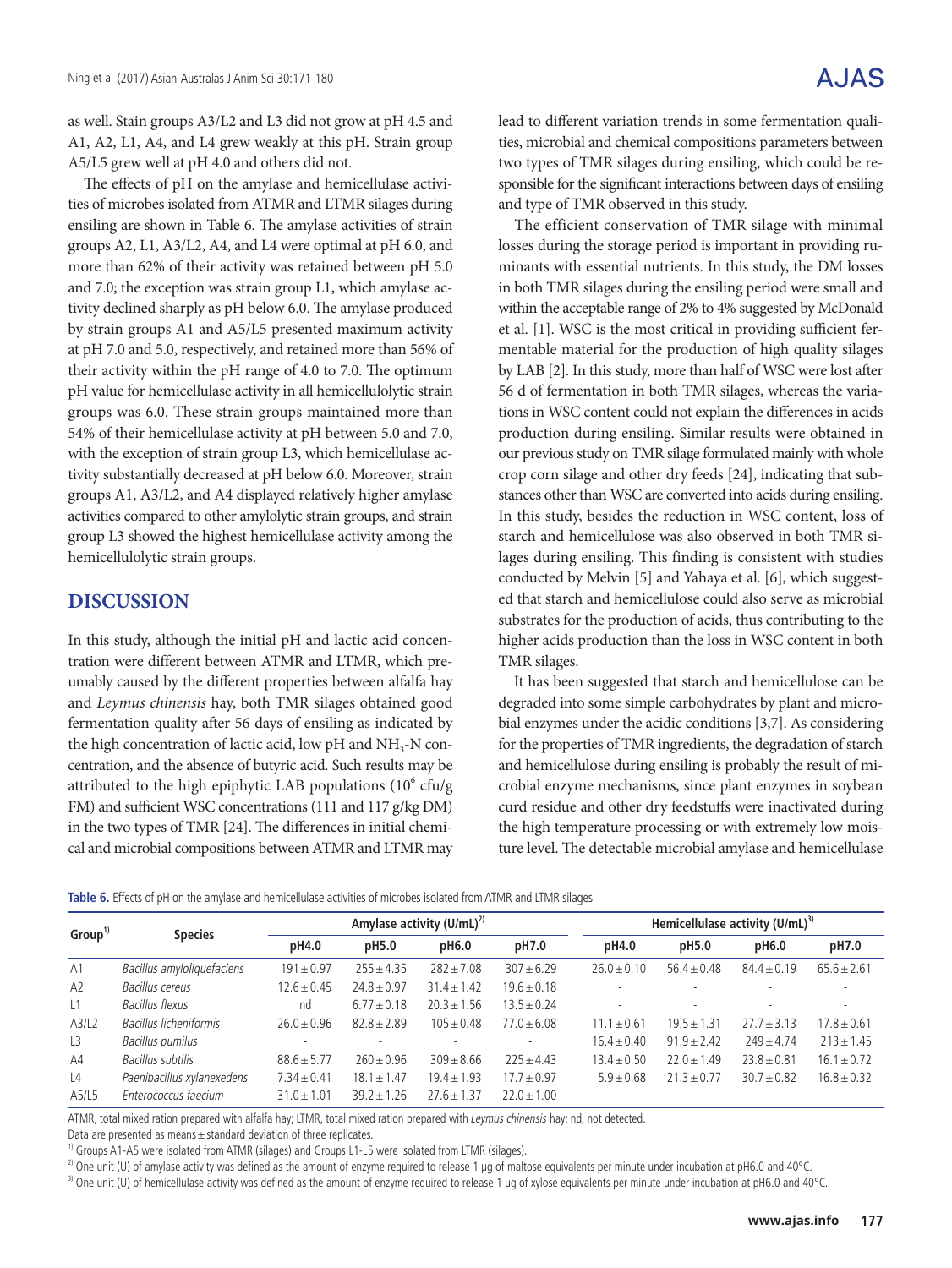# **AJAS**

activities in both TMR silages also indicated the role of microbial enzymes in the degradation of starch and hemicellulose during ensiling. In this study, no molds were detected throughout the ensiling periods, and the number of yeasts decreased to undetectable level after 14 d of fermentation in both TMR silages. Moreover, no enzyme-producing yeasts species were detected among the yeasts isolated from our previous studies on TMR silages [24,25]. Thus, the role of aerobic bacteria and LAB in starch and hemicellulose degradation during ensiling in both TMR silages was mainly studied.

In this study, eight species that produced amylase or hemicellulase were isolated from ATMR, LTMR, and their silages. The majority of these species belonged to the genus *Bacillus*, one was *P. xylanexedens*, and another *E. faecium*. Many studies have reported that several species of *Bacillus* and *Paenibacillus* possess enzymes capable of degrading starch or hemicellulose [26-29], whereas common species of LAB available at ensiling lack hydrolytic activity toward those complex carbohydrates [2]. In this study, however, *E. faecium* was detected from both TMR silages, achieving good amylase production. Similar results were found by Shibata et al. [30] who isolated a novel amylolytic *E. faecium* from fermented raw rice in Philippines. Other efficient amylolytic *Lactobacillus* species such as *L. plantarum* and *L. fermentum* have also been reported from different tropical amylaceous fermented foods, further supporting the role of LAB in amylolysis and lactic acid production [31].

In ATMR and its silages, five amylolytic species, *B. amyloliquefaciens*, *B. cereus*, *B. licheniformis*, *B. subtilis*, and *E. faecium*, were isolated during ensiling, whereas other two amylolytic species, *B. flexus* and *P. xylanexedens*, in addition to *B. licheniformis* and *E. faecium*, were isolated from LTMR and its silages. It is well known that *Bacillus* and *Paenibacillus* species are endospore-forming microbes that can enter dormancy as spores to survive harsh environmental conditions [32]. In this study, six amylase-producing species belonging to the genera *Bacillus* and *Paenibacillus* were detected even at the later stage of fermentation, when low pH or anaerobic conditions are normally not suitable for their growth. Their presence may be ascribed to the spores that existed in silages could return to a vegetative state rapidly during the screening process as the selection mediums provided favorable conditions for their germination [33]. In view of the microbial and enzymatic properties of the detected amylolytic species, the main amylase-producing microbes during the early stage of fermentation were represented by four *Bacillus* species (*B. amyloliquefaciens*, *B. cereus*, *B. licheniformis*, and *B. subtilis*) in ATMR silage and *B. flexus*, *B. licheniformis*, and *P. xylanexedens* in LTMR silages, as these species grew well and the amylase produced by these species presented good activities in the pH range of 5.0 to 7.0 in this study. However, the role of these species in starch hydrolysis seemed to be disappeared at the later stage of fermentation since low pH or anaerobic conditions inhibited their growth

and induced their conversion to metabolically dormant spores [33]. Meanwhile, the detection of amylolytic *E. faecium* after 7 d of fermentation indicated that it also plays a part in starch hydrolysis, especially at the later stage of fermentation, because this facultative anaerobe could grow well and displayed good amylase activity even at pH below 4.5. The results presented herein are inconsistent with a previous study, which reported little growth of amylolytic *E. faecium* at pH below 5.5 [30]. In contrast, a study conducted by Ni et al. [34] reported that *E. faecium* isolated from forage paddy rice silage grew well within the pH range of 4.0 to 7.0. With regard to the amylase activity of each detected species, the level of enzyme activity varied among the species. In this study, *B. amyloliquefaciens* and *B. subtilis* presented higher amylase activity compared to other isolated amylolytic species. Similar results were reported by Hussain et al. [29] who indicated that *Bacillus* species such as *B. amyloliquefaciens*, *B. licheniformis*, and *B. subtilis* are generally preferred for the production of amylase because they appear to be very productive. Thus, the detection of *B. amyloliquefaciens* and *B. subtilis* with high amylase activity in ATMR and its silages might account for the higher microbial amylase activity and greater starch hydrolysis observed in ATMR silages compared to that in LTMR silages during the early stage of ensiling. Moreover, the amylase produced by most of the detected amylolytic species in this study exhibited maximum activity at pH 6.0, except for *B. amyloliquefaciens* and *E. faecium*, with the optimum pH of 7.0 and 5.0, respectively. The enzyme activity of the detected amylolytic species decreased as the pH level decreased below the optimal value. Therefore, the decrease in microbial amylase activity in both TMR silages during fermentation may be the result of the succession of dominant amylase-producing microbes from *Bacillus* and *Paenibacillus* species to *E. faecium* accompanied with the change in pH during ensiling.

Among the hemicellulolytic microbes, *B. amyloliquefaciens*, *B. licheniformis*, and *B. subtilis* were isolated from ATMR and its silages, and *B. licheniformis*, *B. pumilus* and *P. xylanexedens*  were the main hemicellulase-producing microbes in LTMR and its silages. However, these species seemed to play little role in hemicellulose degradation at the later stage of fermentation in both TMR silages since the microbial hemicellulase activity declined to undetectable level at day 14 post-ensiling, which might be attributable to their transformation to metabolically dormant spores triggered by low pH and anaerobic conditions [33]. Meanwhile, hemicellulolytic LAB were not isolated during ensiling from both TMR silages. However, losses of hemicellulose did not cease after 14 d of fermentation, indicating that other factors may be involved in the hemicellulose degradation during ensiling. Research on grasses has demonstrated hemicellulose to be degraded by both plant enzymes and the hydrolysis of organic acids produced during fermentation [7]. According to their study, considerable hydrolysis of hemicellulose may oc-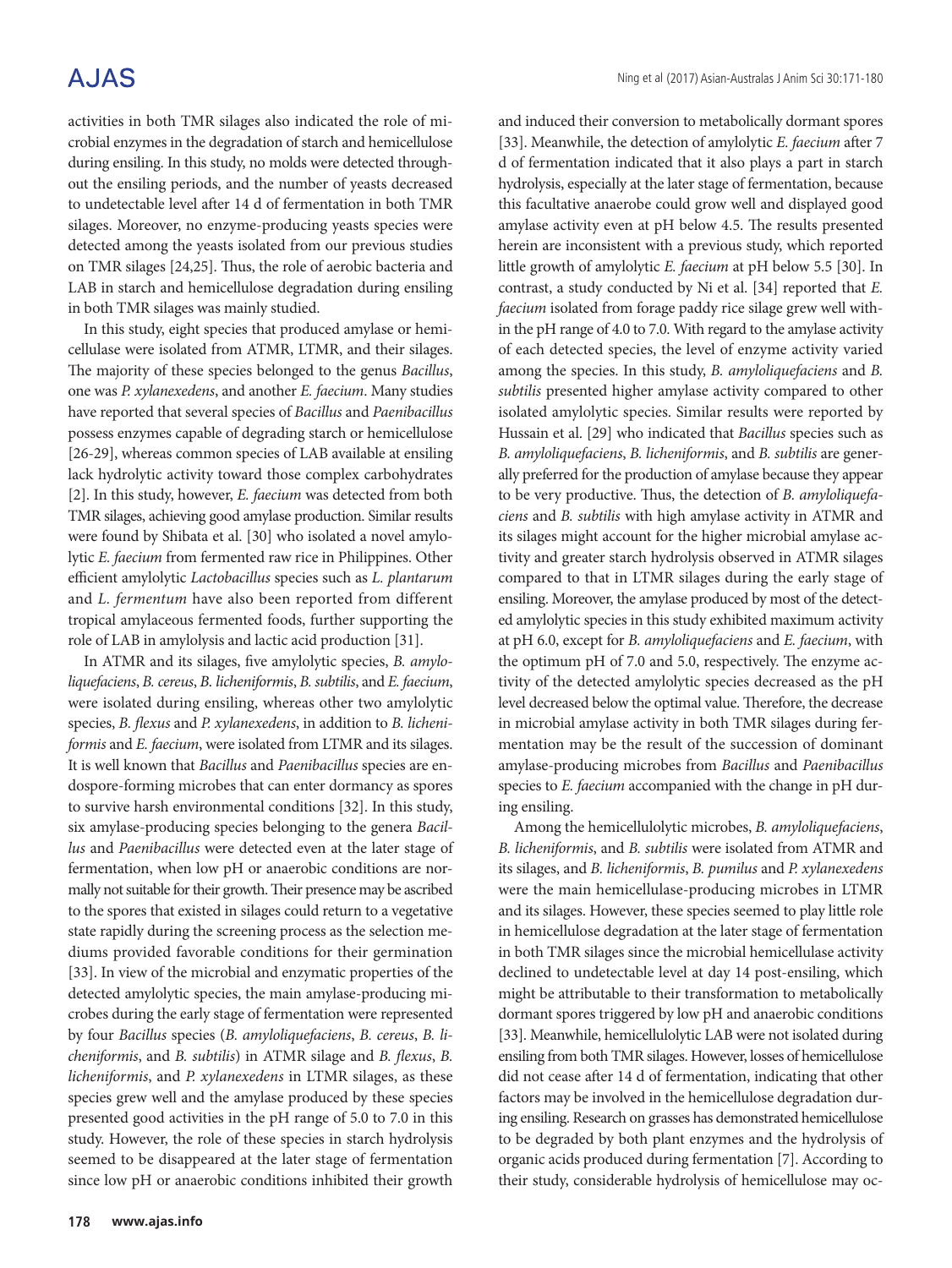cur in low pH silages stored for a long period of time. Thus, in this study, although the hemicellulase activity was inactive after 14 d of fermentation, the high concentrations of lactic and acetic acids produced during ensiling could lead to the continued loss of hemicellulose in both TMR silages. Moreover, a higher loss of hemicellulose in LTMR silages compared to that in ATMR silages observed in this study is presumably due to the role of high hemicellulase-producing *B. pumilus* isolated in LTMR and its silages as well as the differences in the structure of cell wall components between alfalfa and *Leymus chinensis*, since the grasses have more acid-susceptible arabinoxylans compared to legumes [35]. The degradation of hemicellulose caused by both microbial enzymes and acid hydrolysis might contribute to the decrement in aNDF contents in both TMR silages. Similarly, a decrease in ADF contents was observed in both TMR silages. Previous study demonstrated that the cellulose could also be degraded by acids produced during ensiling [36]. Therefore, the decrease in ADF contents in this study was probably due to the loss of cellulose during ensiling, and further studies on the cellulose degradation during ensiling should be performed.

## **CONCLUSION**

Microbial amylase plays a role in starch hydrolysis during ensiling in both TMR silages. Four *Bacillus* species, *B. amyloliquefaciens*, *B. cereus*, *B. licheniformis*, and *B. subtilis*, and three species including *B. flexus*, *B. licheniformis*, and *P. xylanexedens* are the main amylase-producing microbes during the early stage of ensiling in ATMR and LTMR silages, respectively. *E. faecium* is closely associated with starch hydrolysis at the later stage of fermentation in both TMR silages. Microbial hemicellulase participates in the hemicellulose degradation only at the early stage of ensiling. The main hemicellulase-producing microbes include *B. amyloliquefaciens*, *B. licheniformis*, and *B. subtilis* in ATMR silages and *B. licheniformis*, *B. pumilus*, and *P. xylanexedens* in LTMR silages. To clarify the mechanisms associated with hemicellulose degradation in TMR silage during the entire fermentation process, future studies on the roles of acids in hemicellulose degradation in TMR silages during ensiling should be performed.

## **CONFLICT OF INTEREST**

We certify that there is no conflict of interest with any financial organization regarding the material discussed in the manuscript.

### **ACKNOWLEDGMENTS**

This work was financially supported by the National Natural Science Foundation of China (31172240), the International S&T cooperation program of China (2015DFG32360), and the Chinese Universities Scientific Fund (2013YJ007).

### **REFERENCES**

- 1.McDonald P, Henderson AR, Heron SJE. The Biochemistry of Silage. 2nd ed. Welton, Lincoln: Chalcombe Publications; 1991.
- 2.Rooke JA, Hatfield RD. Biochemistry of ensiling. In: Buxton DR, Muck RE, Harrison HJ, editors. Silage Science and Technology. Madison, WI: American Society of Agronomy; 2003. p. 95-139.
- 3.Muck RE. 1990. Dry matter level effects on alfalfa silage quality. II. Fermentation products and starch hydrolysis. Trans Am Soc Agric Eng 1990;33:373-81.
- 4.Chen L, Guo G, Yu CQ, Zhang J, Shimojo M, Shao T. The effects of replacement of whole-plant corn with oat and common vetch on the fermentation quality, chemical composition and aerobic stability of total mixed ration silage in Tibet. Anim Sci J 2015;86: 69-76.
- 5.Melvin JF. Variations in the carbohydrate content of lucerne and the effect on ensilage. Aust J Agric Res 1965;16:951-9.
- 6.Yahaya MS, Kimura A, Harai J, et al. Effect of length of ensiling on silo degradation and digestibility of structural carbohydrates of lucerne and orchardgrass. Anim Feed Sci Technol 2001;92: 141-8.
- 7.Dewar WA, McDonald P, Whittenbury R. The hydrolysis of grass hemicelluloses during ensilage. J Sci Food Agric 1963;14:411-7.
- 8.Xu CC, Cai YM, Moriya N, Ogawa M. Nutritive value for ruminants of green tea grounds as a replacement of brewers' grains in totally mixed ration silage. Anim Feed Sci Technol 2007;138:228-38.
- 9.Hu XD, Hao W, Wang HL, Ning TT, Zheng ML, Xu CC. Fermentation characteristics and lactic acid bacteria succession of total mixed ration silages formulated with peach pomace. Asian-Australas. J Anim Sci 2015;28:502-10.
- 10.AOAC International. Official methods of analysis. 15th ed. Arlington, VA: Association of Official Analytical Chemists; 1990.
- 11. Van Soest PJ, Robertson JB, Lewis BA. Mehtods for dietary fiber, neutral detergent fiber, and non-starch polysaccharides in relation to animal nutrition. J Dairy Sci 1991;74:3583-97.
- 12. Owens VN, Albrecht KA, Muck RE, Duke SH. Protein degradation and fermentation characteristics of red clover and alfalfa silage harvested with varying levels of total nonstrucural carbohydrates. Crop Sci 1999;39:1873-80.
- 13. Broderick GA, Kang JH. Automated simultaneous determination of ammonia and total amino acid in ruminal fluid and *in vitro* media. J Dairy Sci 1980;63:64-75.
- 14. Rosés RP, Guerra NP. Optimization of amylase production by *Aspergillus niger* in solid-state fermentation using sugarcane bagasse as solid support material. World J Microb Biot 2009;25: 1929-39.
- 15. Miller GL. Use of dinitrosalicylic acid reagent for determination of reducing sugar. Anal Chem 1959;31:426-8.
- 16. Rickard PAD, Laughlin TA. Detection and assay of xylanolytic enzymes in a Cellulomonas isolate. Biotechnol Lett 1980;2:363-